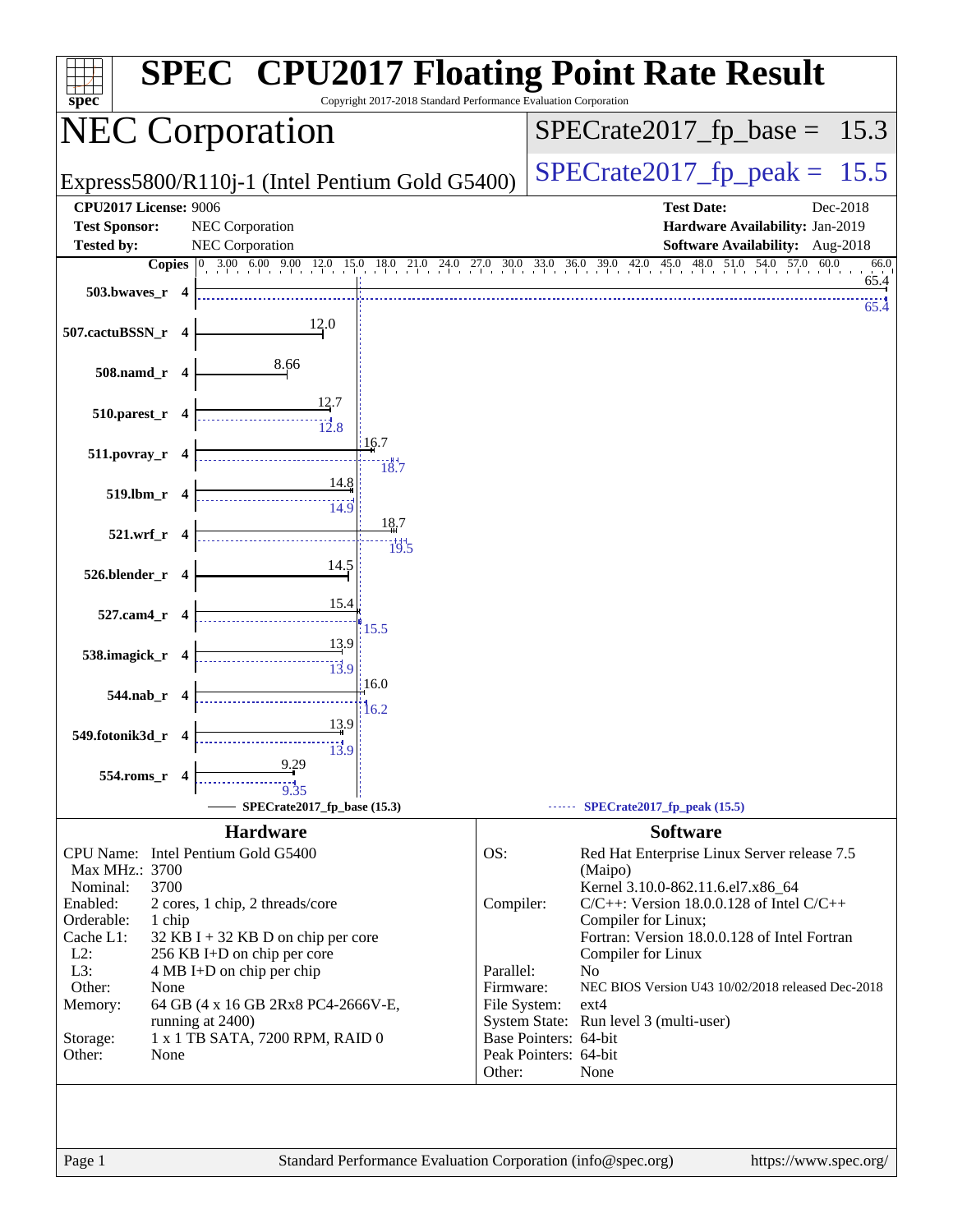

**[SPECrate2017\\_fp\\_peak =](http://www.spec.org/auto/cpu2017/Docs/result-fields.html#SPECrate2017fppeak) 15.5**

Results appear in the [order in which they were run.](http://www.spec.org/auto/cpu2017/Docs/result-fields.html#RunOrder) Bold underlined text [indicates a median measurement.](http://www.spec.org/auto/cpu2017/Docs/result-fields.html#Median)

#### **[Submit Notes](http://www.spec.org/auto/cpu2017/Docs/result-fields.html#SubmitNotes)**

 The taskset mechanism was used to bind copies to processors. The config file option 'submit' was used to generate taskset commands to bind each copy to a specific processor. For details, please see the config file.

#### **[Operating System Notes](http://www.spec.org/auto/cpu2017/Docs/result-fields.html#OperatingSystemNotes)**

 Stack size set to unlimited using "ulimit -s unlimited" IRQ balance service was stopped using "systemctl stop irqbalance.service"

#### **[General Notes](http://www.spec.org/auto/cpu2017/Docs/result-fields.html#GeneralNotes)**

Environment variables set by runcpu before the start of the run: LD\_LIBRARY\_PATH = "/home/cpu2017/lib/ia32:/home/cpu2017/lib/intel64:/home/cpu2017/je5.0.1-32:/home/cpu2017/je5.0.1-64"

 Binaries compiled on a system with 1x Intel Core i7-4790 CPU + 32GB RAM memory using Redhat Enterprise Linux 7.4 Transparent Huge Pages enabled by default Prior to runcpu invocation Filesystem page cache synced and cleared with: sync; echo 3 > /proc/sys/vm/drop\_caches

 Yes: The test sponsor attests, as of date of publication, that CVE-2017-5754 (Meltdown) is mitigated in the system as tested and documented.

**(Continued on next page)**

| Page 2 | Standard Performance Evaluation Corporation (info@spec.org) | https://www.spec.org/ |
|--------|-------------------------------------------------------------|-----------------------|
|--------|-------------------------------------------------------------|-----------------------|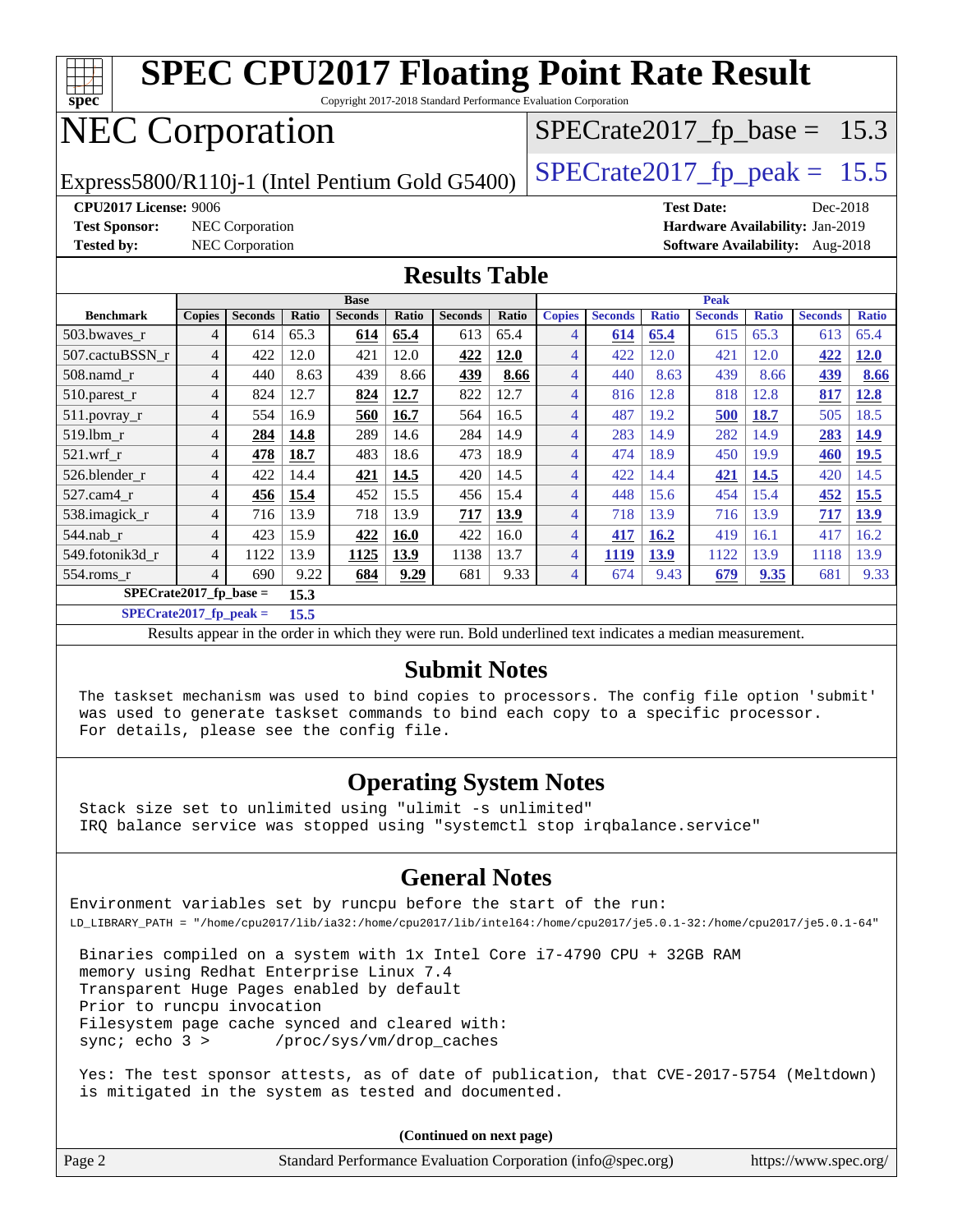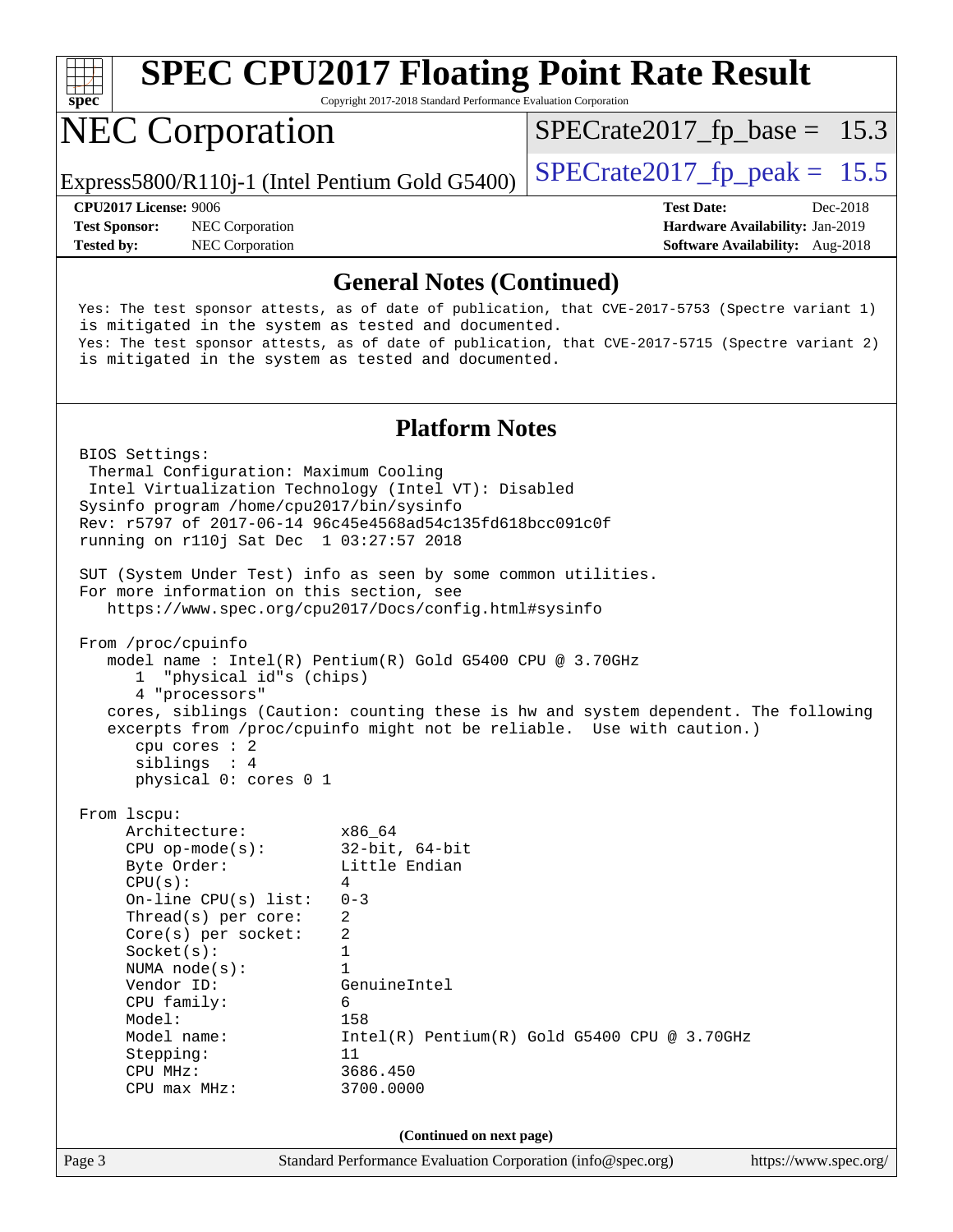| <b>SPEC CPU2017 Floating Point Rate Result</b><br>Copyright 2017-2018 Standard Performance Evaluation Corporation<br>$spec^*$                                                                                                                                                                                                                                                                                                                                                                                                                                                                                                                                                                                                                                                                                                                                                                                                                                                                                                                                                                                                                                                                                                                                                                                                                                                                                                                                                                                                                                                                          |                                                                                                                               |
|--------------------------------------------------------------------------------------------------------------------------------------------------------------------------------------------------------------------------------------------------------------------------------------------------------------------------------------------------------------------------------------------------------------------------------------------------------------------------------------------------------------------------------------------------------------------------------------------------------------------------------------------------------------------------------------------------------------------------------------------------------------------------------------------------------------------------------------------------------------------------------------------------------------------------------------------------------------------------------------------------------------------------------------------------------------------------------------------------------------------------------------------------------------------------------------------------------------------------------------------------------------------------------------------------------------------------------------------------------------------------------------------------------------------------------------------------------------------------------------------------------------------------------------------------------------------------------------------------------|-------------------------------------------------------------------------------------------------------------------------------|
| <b>NEC Corporation</b>                                                                                                                                                                                                                                                                                                                                                                                                                                                                                                                                                                                                                                                                                                                                                                                                                                                                                                                                                                                                                                                                                                                                                                                                                                                                                                                                                                                                                                                                                                                                                                                 | $SPECrate2017_fp\_base = 15.3$                                                                                                |
| Express5800/R110j-1 (Intel Pentium Gold G5400)                                                                                                                                                                                                                                                                                                                                                                                                                                                                                                                                                                                                                                                                                                                                                                                                                                                                                                                                                                                                                                                                                                                                                                                                                                                                                                                                                                                                                                                                                                                                                         | $SPECrate2017_fp\_peak = 15.5$                                                                                                |
| <b>CPU2017 License: 9006</b><br><b>Test Sponsor:</b><br>NEC Corporation<br>NEC Corporation<br><b>Tested by:</b>                                                                                                                                                                                                                                                                                                                                                                                                                                                                                                                                                                                                                                                                                                                                                                                                                                                                                                                                                                                                                                                                                                                                                                                                                                                                                                                                                                                                                                                                                        | <b>Test Date:</b><br>Dec-2018<br>Hardware Availability: Jan-2019<br>Software Availability: Aug-2018                           |
| <b>Platform Notes (Continued)</b>                                                                                                                                                                                                                                                                                                                                                                                                                                                                                                                                                                                                                                                                                                                                                                                                                                                                                                                                                                                                                                                                                                                                                                                                                                                                                                                                                                                                                                                                                                                                                                      |                                                                                                                               |
| CPU min MHz:<br>800.0000<br>7392.00<br>BogoMIPS:<br>Virtualization:<br>$VT - x$<br>$L1d$ cache:<br>32K<br>Lli cache:<br>32K<br>$L2$ cache:<br>256K<br>L3 cache:<br>4096K<br>NUMA node0 CPU(s):<br>$0 - 3$<br>Flags:<br>pat pse36 clflush dts acpi mmx fxsr sse sse2 ss ht tm pbe syscall nx pdpelgb rdtscp<br>Im constant_tsc art arch_perfmon pebs bts rep_good nopl xtopology nonstop_tsc<br>aperfmperf eagerfpu pni pclmulqdq dtes64 monitor ds_cpl vmx est tm2 ssse3 sdbg cx16<br>xtpr pdcm pcid sse4_1 sse4_2 x2apic movbe popcnt tsc_deadline_timer aes xsave rdrand<br>lahf_lm abm 3dnowprefetch epb intel_pt ssbd ibrs ibpb stibp tpr_shadow vnmi<br>flexpriority ept vpid fsgsbase tsc_adjust smep erms invpcid mpx rdseed smap<br>clflushopt xsaveopt xsavec xgetbvl dtherm arat pln pts hwp hwp_notify hwp_act_window<br>hwp_epp spec_ctrl intel_stibp flush_l1d<br>/proc/cpuinfo cache data<br>cache size : 4096 KB<br>From numactl --hardware<br>physical chip.<br>available: 1 nodes (0)<br>node 0 cpus: 0 1 2 3<br>node 0 size: 65386 MB<br>node 0 free: 63493 MB<br>node distances:<br>node<br>0<br>0:<br>10<br>From /proc/meminfo<br>MemTotal:<br>65822136 kB<br>$\Omega$<br>HugePages_Total:<br>Hugepagesize:<br>2048 kB<br>From /etc/*release* /etc/*version*<br>os-release:<br>NAME="Red Hat Enterprise Linux Server"<br>VERSION="7.5 (Maipo)"<br>ID="rhel"<br>ID_LIKE="fedora"<br>VARIANT="Server"<br>VARIANT_ID="server"<br>VERSION_ID="7.5"<br>PRETTY_NAME="Red Hat Enterprise Linux Server 7.5 (Maipo)"<br>redhat-release: Red Hat Enterprise Linux Server release 7.5 (Maipo) | fpu vme de pse tsc msr pae mce cx8 apic sep mtrr pge mca cmov<br>WARNING: a numactl 'node' might or might not correspond to a |
| (Continued on next page)<br>Page 4<br>Standard Performance Evaluation Corporation (info@spec.org)                                                                                                                                                                                                                                                                                                                                                                                                                                                                                                                                                                                                                                                                                                                                                                                                                                                                                                                                                                                                                                                                                                                                                                                                                                                                                                                                                                                                                                                                                                      | https://www.spec.org/                                                                                                         |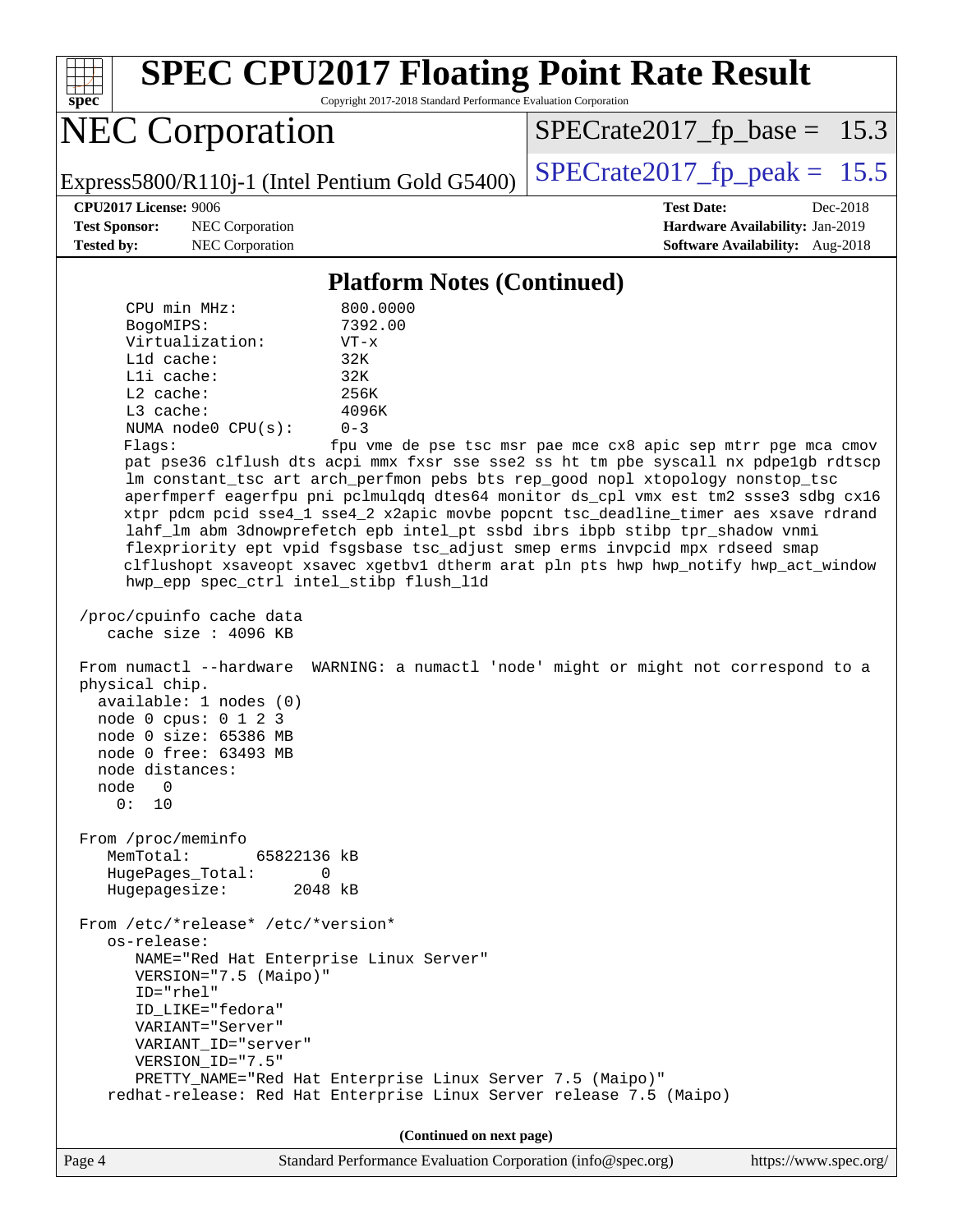|  | spec |  |  |
|--|------|--|--|

Copyright 2017-2018 Standard Performance Evaluation Corporation

## NEC Corporation

 $SPECTate2017_fp\_base = 15.3$ 

Express5800/R110j-1 (Intel Pentium Gold G5400)  $\left|$  [SPECrate2017\\_fp\\_peak =](http://www.spec.org/auto/cpu2017/Docs/result-fields.html#SPECrate2017fppeak) 15.5

**[Test Sponsor:](http://www.spec.org/auto/cpu2017/Docs/result-fields.html#TestSponsor)** NEC Corporation **[Hardware Availability:](http://www.spec.org/auto/cpu2017/Docs/result-fields.html#HardwareAvailability)** Jan-2019 **[Tested by:](http://www.spec.org/auto/cpu2017/Docs/result-fields.html#Testedby)** NEC Corporation **[Software Availability:](http://www.spec.org/auto/cpu2017/Docs/result-fields.html#SoftwareAvailability)** Aug-2018

**[CPU2017 License:](http://www.spec.org/auto/cpu2017/Docs/result-fields.html#CPU2017License)** 9006 **[Test Date:](http://www.spec.org/auto/cpu2017/Docs/result-fields.html#TestDate)** Dec-2018

#### **[Platform Notes \(Continued\)](http://www.spec.org/auto/cpu2017/Docs/result-fields.html#PlatformNotes)**

 system-release: Red Hat Enterprise Linux Server release 7.5 (Maipo) system-release-cpe: cpe:/o:redhat:enterprise\_linux:7.5:ga:server

uname -a:

 Linux r110j 3.10.0-862.11.6.el7.x86\_64 #1 SMP Fri Aug 10 16:55:11 UTC 2018 x86\_64 x86\_64 x86\_64 GNU/Linux

run-level 3 Dec 1 03:22

 SPEC is set to: /home/cpu2017 Filesystem Type Size Used Avail Use% Mounted on /dev/sda3 ext4 909G 122G 741G 15% /

 Additional information from dmidecode follows. WARNING: Use caution when you interpret this section. The 'dmidecode' program reads system data which is "intended to allow hardware to be accurately determined", but the intent may not be met, as there are frequent changes to hardware, firmware, and the "DMTF SMBIOS" standard. BIOS NEC U43 10/02/2018

 Memory: 4x UNKNOWN NOT AVAILABLE 16 GB 2 rank 2666, configured at 2400

(End of data from sysinfo program)

#### **[Compiler Version Notes](http://www.spec.org/auto/cpu2017/Docs/result-fields.html#CompilerVersionNotes)**

| 519.1bm_r(base) 538.imagick_r(base, peak) 544.nab_r(base)<br>CC. |  |  |  |  |  |  |
|------------------------------------------------------------------|--|--|--|--|--|--|
| icc (ICC) 18.0.0 20170811                                        |  |  |  |  |  |  |
| Copyright (C) 1985-2017 Intel Corporation. All rights reserved.  |  |  |  |  |  |  |
|                                                                  |  |  |  |  |  |  |
| $CC = 519.1$ bm $r(\text{peak}) = 544.$ nab $r(\text{peak})$     |  |  |  |  |  |  |
| icc (ICC) 18.0.0 20170811                                        |  |  |  |  |  |  |
| Copyright (C) 1985-2017 Intel Corporation. All rights reserved.  |  |  |  |  |  |  |
|                                                                  |  |  |  |  |  |  |
| CXXC 508. namd $r(base)$ 510. parest $r(base)$                   |  |  |  |  |  |  |
| icpc (ICC) 18.0.0 20170811                                       |  |  |  |  |  |  |
| Copyright (C) 1985-2017 Intel Corporation. All rights reserved.  |  |  |  |  |  |  |
|                                                                  |  |  |  |  |  |  |
|                                                                  |  |  |  |  |  |  |
| (Continued on next page)                                         |  |  |  |  |  |  |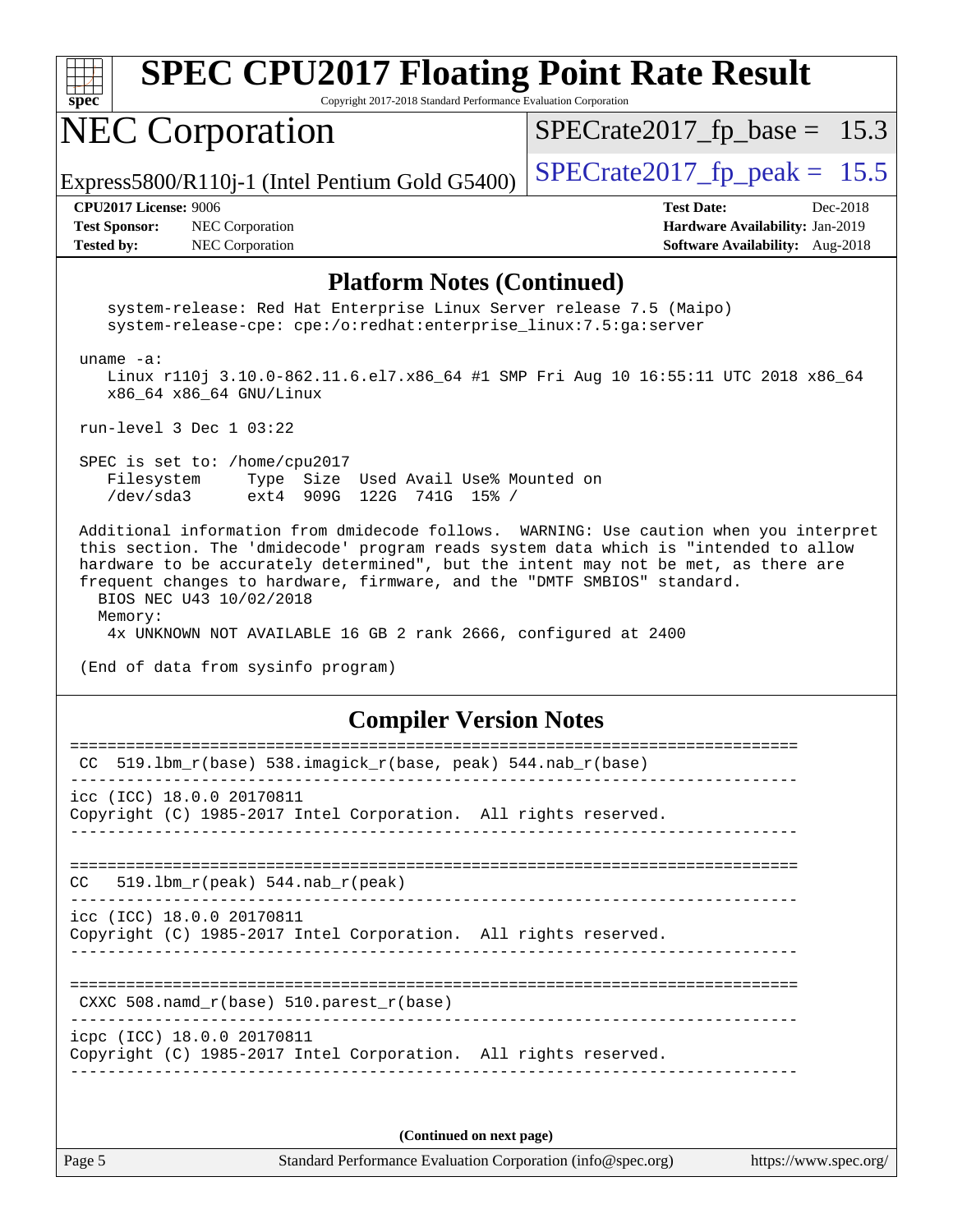| S<br>рe<br>Ľ |  |  |  |  |
|--------------|--|--|--|--|

Copyright 2017-2018 Standard Performance Evaluation Corporation

## NEC Corporation

 $SPECrate2017_fp\_base = 15.3$ 

Express5800/R110j-1 (Intel Pentium Gold G5400)  $\left|$  [SPECrate2017\\_fp\\_peak =](http://www.spec.org/auto/cpu2017/Docs/result-fields.html#SPECrate2017fppeak) 15.5

**[CPU2017 License:](http://www.spec.org/auto/cpu2017/Docs/result-fields.html#CPU2017License)** 9006 **[Test Date:](http://www.spec.org/auto/cpu2017/Docs/result-fields.html#TestDate)** Dec-2018 **[Test Sponsor:](http://www.spec.org/auto/cpu2017/Docs/result-fields.html#TestSponsor)** NEC Corporation **[Hardware Availability:](http://www.spec.org/auto/cpu2017/Docs/result-fields.html#HardwareAvailability)** Jan-2019 **[Tested by:](http://www.spec.org/auto/cpu2017/Docs/result-fields.html#Testedby)** NEC Corporation **[Software Availability:](http://www.spec.org/auto/cpu2017/Docs/result-fields.html#SoftwareAvailability)** Aug-2018

#### **[Compiler Version Notes \(Continued\)](http://www.spec.org/auto/cpu2017/Docs/result-fields.html#CompilerVersionNotes)**

| CXXC 508.namd_r(peak) 510.parest_r(peak)                                                                                                                                                      |
|-----------------------------------------------------------------------------------------------------------------------------------------------------------------------------------------------|
| icpc (ICC) 18.0.0 20170811<br>Copyright (C) 1985-2017 Intel Corporation. All rights reserved.<br>______________________________                                                               |
| CC 511.povray_r(base) 526.blender_r(base)                                                                                                                                                     |
| icpc (ICC) 18.0.0 20170811<br>Copyright (C) 1985-2017 Intel Corporation. All rights reserved.<br>icc (ICC) 18.0.0 20170811<br>Copyright (C) 1985-2017 Intel Corporation. All rights reserved. |
| _____________________________________                                                                                                                                                         |
| 511.povray_r(peak) 526.blender_r(peak)<br>CC.                                                                                                                                                 |
| icpc (ICC) 18.0.0 20170811<br>Copyright (C) 1985-2017 Intel Corporation. All rights reserved.<br>icc (ICC) 18.0.0 20170811                                                                    |
| Copyright (C) 1985-2017 Intel Corporation. All rights reserved.                                                                                                                               |
| FC 507.cactuBSSN r(base)                                                                                                                                                                      |
| icpc (ICC) 18.0.0 20170811<br>Copyright (C) 1985-2017 Intel Corporation. All rights reserved.<br>icc (ICC) 18.0.0 20170811                                                                    |
| Copyright (C) 1985-2017 Intel Corporation. All rights reserved.<br>ifort (IFORT) 18.0.0 20170811                                                                                              |
| Copyright (C) 1985-2017 Intel Corporation. All rights reserved.                                                                                                                               |
| FC 507.cactuBSSN_r(peak)                                                                                                                                                                      |
| icpc (ICC) 18.0.0 20170811<br>Copyright (C) 1985-2017 Intel Corporation. All rights reserved.<br>icc (ICC) 18.0.0 20170811                                                                    |
| Copyright (C) 1985-2017 Intel Corporation. All rights reserved.<br>ifort (IFORT) 18.0.0 20170811                                                                                              |
| Copyright (C) 1985-2017 Intel Corporation. All rights reserved.                                                                                                                               |
|                                                                                                                                                                                               |

**(Continued on next page)**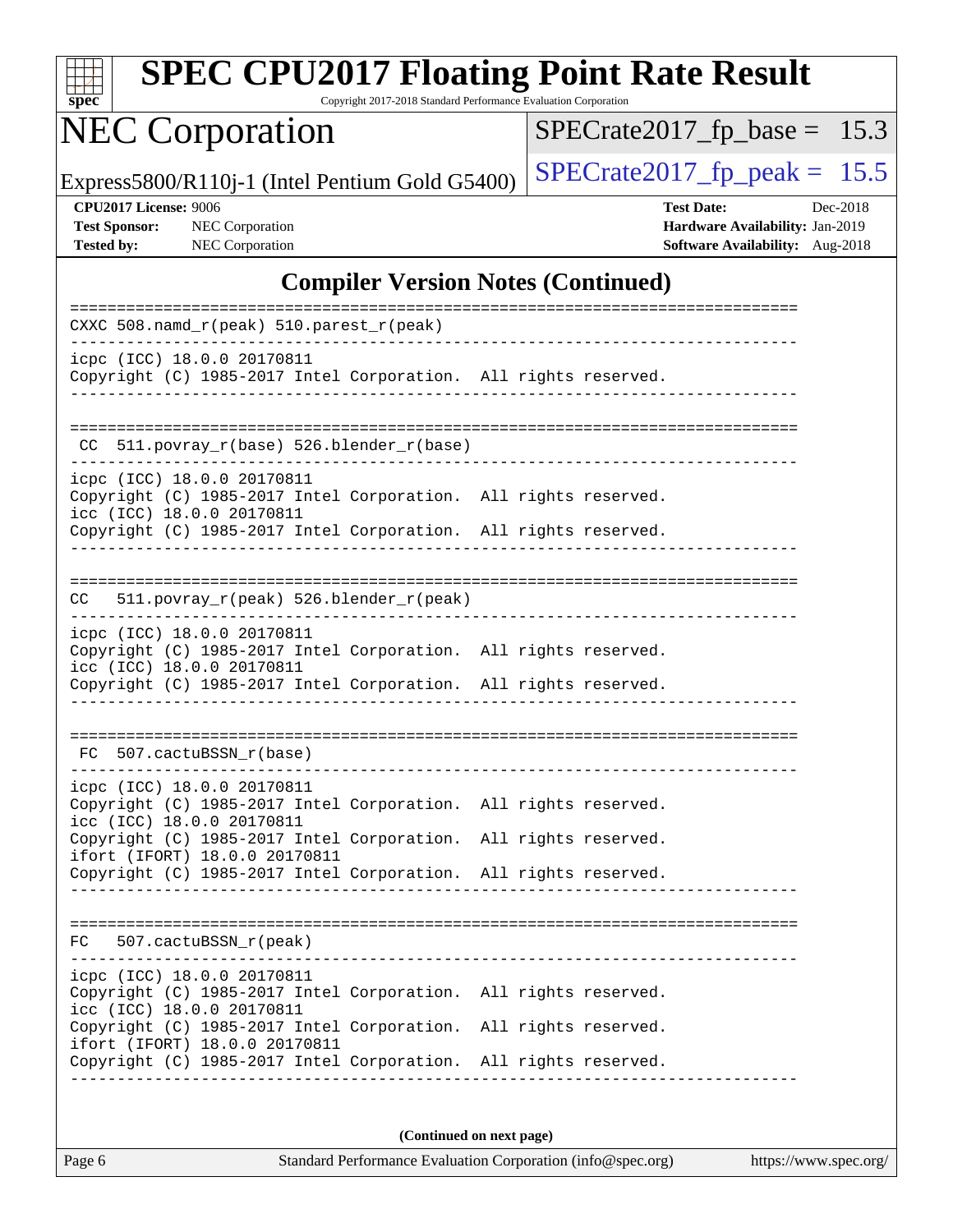

Copyright 2017-2018 Standard Performance Evaluation Corporation

## NEC Corporation

 $SPECrate2017_fp\_base = 15.3$ 

Express5800/R110j-1 (Intel Pentium Gold G5400)  $\left|$  [SPECrate2017\\_fp\\_peak =](http://www.spec.org/auto/cpu2017/Docs/result-fields.html#SPECrate2017fppeak) 15.5

**[CPU2017 License:](http://www.spec.org/auto/cpu2017/Docs/result-fields.html#CPU2017License)** 9006 **[Test Date:](http://www.spec.org/auto/cpu2017/Docs/result-fields.html#TestDate)** Dec-2018 **[Test Sponsor:](http://www.spec.org/auto/cpu2017/Docs/result-fields.html#TestSponsor)** NEC Corporation **[Hardware Availability:](http://www.spec.org/auto/cpu2017/Docs/result-fields.html#HardwareAvailability)** Jan-2019 **[Tested by:](http://www.spec.org/auto/cpu2017/Docs/result-fields.html#Testedby)** NEC Corporation **[Software Availability:](http://www.spec.org/auto/cpu2017/Docs/result-fields.html#SoftwareAvailability)** Aug-2018

#### **[Compiler Version Notes \(Continued\)](http://www.spec.org/auto/cpu2017/Docs/result-fields.html#CompilerVersionNotes)**

#### **[Base Compiler Invocation](http://www.spec.org/auto/cpu2017/Docs/result-fields.html#BaseCompilerInvocation)**

[C benchmarks](http://www.spec.org/auto/cpu2017/Docs/result-fields.html#Cbenchmarks): [icc -m64 -std=c11](http://www.spec.org/cpu2017/results/res2018q4/cpu2017-20181210-10081.flags.html#user_CCbase_intel_icc_64bit_c11_33ee0cdaae7deeeab2a9725423ba97205ce30f63b9926c2519791662299b76a0318f32ddfffdc46587804de3178b4f9328c46fa7c2b0cd779d7a61945c91cd35)

[C++ benchmarks:](http://www.spec.org/auto/cpu2017/Docs/result-fields.html#CXXbenchmarks) [icpc -m64](http://www.spec.org/cpu2017/results/res2018q4/cpu2017-20181210-10081.flags.html#user_CXXbase_intel_icpc_64bit_4ecb2543ae3f1412ef961e0650ca070fec7b7afdcd6ed48761b84423119d1bf6bdf5cad15b44d48e7256388bc77273b966e5eb805aefd121eb22e9299b2ec9d9)

[Fortran benchmarks](http://www.spec.org/auto/cpu2017/Docs/result-fields.html#Fortranbenchmarks): [ifort -m64](http://www.spec.org/cpu2017/results/res2018q4/cpu2017-20181210-10081.flags.html#user_FCbase_intel_ifort_64bit_24f2bb282fbaeffd6157abe4f878425411749daecae9a33200eee2bee2fe76f3b89351d69a8130dd5949958ce389cf37ff59a95e7a40d588e8d3a57e0c3fd751)

[Benchmarks using both Fortran and C](http://www.spec.org/auto/cpu2017/Docs/result-fields.html#BenchmarksusingbothFortranandC): [ifort -m64](http://www.spec.org/cpu2017/results/res2018q4/cpu2017-20181210-10081.flags.html#user_CC_FCbase_intel_ifort_64bit_24f2bb282fbaeffd6157abe4f878425411749daecae9a33200eee2bee2fe76f3b89351d69a8130dd5949958ce389cf37ff59a95e7a40d588e8d3a57e0c3fd751) [icc -m64 -std=c11](http://www.spec.org/cpu2017/results/res2018q4/cpu2017-20181210-10081.flags.html#user_CC_FCbase_intel_icc_64bit_c11_33ee0cdaae7deeeab2a9725423ba97205ce30f63b9926c2519791662299b76a0318f32ddfffdc46587804de3178b4f9328c46fa7c2b0cd779d7a61945c91cd35)

**(Continued on next page)**

Page 7 Standard Performance Evaluation Corporation [\(info@spec.org\)](mailto:info@spec.org) <https://www.spec.org/>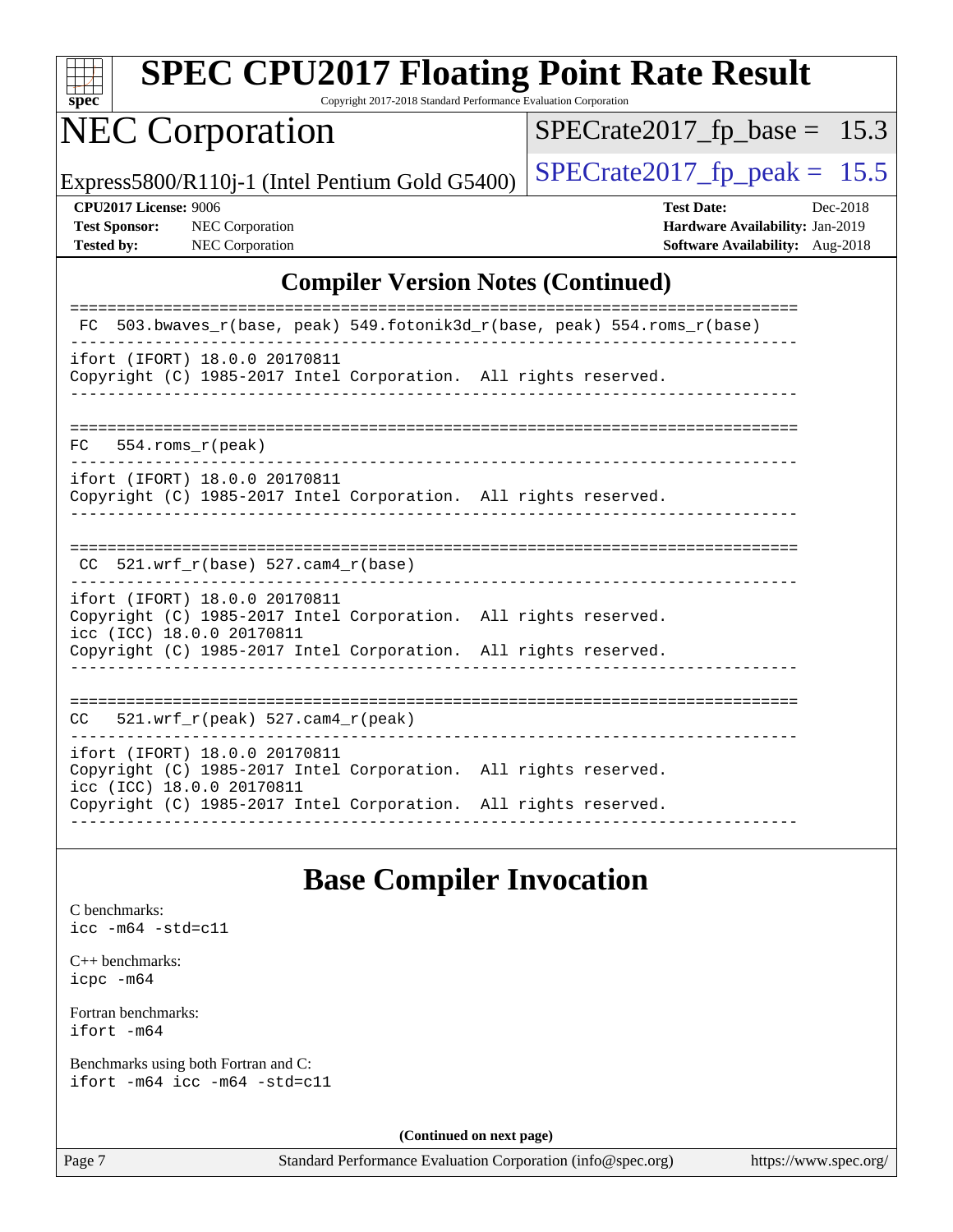

Copyright 2017-2018 Standard Performance Evaluation Corporation

## NEC Corporation

 $SPECTate2017_fp\_base = 15.3$ 

Express5800/R110j-1 (Intel Pentium Gold G5400)  $\vert$  [SPECrate2017\\_fp\\_peak =](http://www.spec.org/auto/cpu2017/Docs/result-fields.html#SPECrate2017fppeak) 15.5

**[Test Sponsor:](http://www.spec.org/auto/cpu2017/Docs/result-fields.html#TestSponsor)** NEC Corporation **[Hardware Availability:](http://www.spec.org/auto/cpu2017/Docs/result-fields.html#HardwareAvailability)** Jan-2019 **[Tested by:](http://www.spec.org/auto/cpu2017/Docs/result-fields.html#Testedby)** NEC Corporation **[Software Availability:](http://www.spec.org/auto/cpu2017/Docs/result-fields.html#SoftwareAvailability)** Aug-2018

**[CPU2017 License:](http://www.spec.org/auto/cpu2017/Docs/result-fields.html#CPU2017License)** 9006 **[Test Date:](http://www.spec.org/auto/cpu2017/Docs/result-fields.html#TestDate)** Dec-2018

## **[Base Compiler Invocation \(Continued\)](http://www.spec.org/auto/cpu2017/Docs/result-fields.html#BaseCompilerInvocation)**

[Benchmarks using both C and C++](http://www.spec.org/auto/cpu2017/Docs/result-fields.html#BenchmarksusingbothCandCXX): [icpc -m64](http://www.spec.org/cpu2017/results/res2018q4/cpu2017-20181210-10081.flags.html#user_CC_CXXbase_intel_icpc_64bit_4ecb2543ae3f1412ef961e0650ca070fec7b7afdcd6ed48761b84423119d1bf6bdf5cad15b44d48e7256388bc77273b966e5eb805aefd121eb22e9299b2ec9d9) [icc -m64 -std=c11](http://www.spec.org/cpu2017/results/res2018q4/cpu2017-20181210-10081.flags.html#user_CC_CXXbase_intel_icc_64bit_c11_33ee0cdaae7deeeab2a9725423ba97205ce30f63b9926c2519791662299b76a0318f32ddfffdc46587804de3178b4f9328c46fa7c2b0cd779d7a61945c91cd35)

[Benchmarks using Fortran, C, and C++:](http://www.spec.org/auto/cpu2017/Docs/result-fields.html#BenchmarksusingFortranCandCXX) [icpc -m64](http://www.spec.org/cpu2017/results/res2018q4/cpu2017-20181210-10081.flags.html#user_CC_CXX_FCbase_intel_icpc_64bit_4ecb2543ae3f1412ef961e0650ca070fec7b7afdcd6ed48761b84423119d1bf6bdf5cad15b44d48e7256388bc77273b966e5eb805aefd121eb22e9299b2ec9d9) [icc -m64 -std=c11](http://www.spec.org/cpu2017/results/res2018q4/cpu2017-20181210-10081.flags.html#user_CC_CXX_FCbase_intel_icc_64bit_c11_33ee0cdaae7deeeab2a9725423ba97205ce30f63b9926c2519791662299b76a0318f32ddfffdc46587804de3178b4f9328c46fa7c2b0cd779d7a61945c91cd35) [ifort -m64](http://www.spec.org/cpu2017/results/res2018q4/cpu2017-20181210-10081.flags.html#user_CC_CXX_FCbase_intel_ifort_64bit_24f2bb282fbaeffd6157abe4f878425411749daecae9a33200eee2bee2fe76f3b89351d69a8130dd5949958ce389cf37ff59a95e7a40d588e8d3a57e0c3fd751)

#### **[Base Portability Flags](http://www.spec.org/auto/cpu2017/Docs/result-fields.html#BasePortabilityFlags)**

 503.bwaves\_r: [-DSPEC\\_LP64](http://www.spec.org/cpu2017/results/res2018q4/cpu2017-20181210-10081.flags.html#suite_basePORTABILITY503_bwaves_r_DSPEC_LP64) 507.cactuBSSN\_r: [-DSPEC\\_LP64](http://www.spec.org/cpu2017/results/res2018q4/cpu2017-20181210-10081.flags.html#suite_basePORTABILITY507_cactuBSSN_r_DSPEC_LP64) 508.namd\_r: [-DSPEC\\_LP64](http://www.spec.org/cpu2017/results/res2018q4/cpu2017-20181210-10081.flags.html#suite_basePORTABILITY508_namd_r_DSPEC_LP64) 510.parest\_r: [-DSPEC\\_LP64](http://www.spec.org/cpu2017/results/res2018q4/cpu2017-20181210-10081.flags.html#suite_basePORTABILITY510_parest_r_DSPEC_LP64) 511.povray\_r: [-DSPEC\\_LP64](http://www.spec.org/cpu2017/results/res2018q4/cpu2017-20181210-10081.flags.html#suite_basePORTABILITY511_povray_r_DSPEC_LP64) 519.lbm\_r: [-DSPEC\\_LP64](http://www.spec.org/cpu2017/results/res2018q4/cpu2017-20181210-10081.flags.html#suite_basePORTABILITY519_lbm_r_DSPEC_LP64) 521.wrf\_r: [-DSPEC\\_LP64](http://www.spec.org/cpu2017/results/res2018q4/cpu2017-20181210-10081.flags.html#suite_basePORTABILITY521_wrf_r_DSPEC_LP64) [-DSPEC\\_CASE\\_FLAG](http://www.spec.org/cpu2017/results/res2018q4/cpu2017-20181210-10081.flags.html#b521.wrf_r_baseCPORTABILITY_DSPEC_CASE_FLAG) [-convert big\\_endian](http://www.spec.org/cpu2017/results/res2018q4/cpu2017-20181210-10081.flags.html#user_baseFPORTABILITY521_wrf_r_convert_big_endian_c3194028bc08c63ac5d04de18c48ce6d347e4e562e8892b8bdbdc0214820426deb8554edfa529a3fb25a586e65a3d812c835984020483e7e73212c4d31a38223) 526.blender\_r: [-DSPEC\\_LP64](http://www.spec.org/cpu2017/results/res2018q4/cpu2017-20181210-10081.flags.html#suite_basePORTABILITY526_blender_r_DSPEC_LP64) [-DSPEC\\_LINUX](http://www.spec.org/cpu2017/results/res2018q4/cpu2017-20181210-10081.flags.html#b526.blender_r_baseCPORTABILITY_DSPEC_LINUX) [-funsigned-char](http://www.spec.org/cpu2017/results/res2018q4/cpu2017-20181210-10081.flags.html#user_baseCPORTABILITY526_blender_r_force_uchar_40c60f00ab013830e2dd6774aeded3ff59883ba5a1fc5fc14077f794d777847726e2a5858cbc7672e36e1b067e7e5c1d9a74f7176df07886a243d7cc18edfe67) 527.cam4\_r: [-DSPEC\\_LP64](http://www.spec.org/cpu2017/results/res2018q4/cpu2017-20181210-10081.flags.html#suite_basePORTABILITY527_cam4_r_DSPEC_LP64) [-DSPEC\\_CASE\\_FLAG](http://www.spec.org/cpu2017/results/res2018q4/cpu2017-20181210-10081.flags.html#b527.cam4_r_baseCPORTABILITY_DSPEC_CASE_FLAG) 538.imagick\_r: [-DSPEC\\_LP64](http://www.spec.org/cpu2017/results/res2018q4/cpu2017-20181210-10081.flags.html#suite_basePORTABILITY538_imagick_r_DSPEC_LP64) 544.nab\_r: [-DSPEC\\_LP64](http://www.spec.org/cpu2017/results/res2018q4/cpu2017-20181210-10081.flags.html#suite_basePORTABILITY544_nab_r_DSPEC_LP64) 549.fotonik3d\_r: [-DSPEC\\_LP64](http://www.spec.org/cpu2017/results/res2018q4/cpu2017-20181210-10081.flags.html#suite_basePORTABILITY549_fotonik3d_r_DSPEC_LP64) 554.roms\_r: [-DSPEC\\_LP64](http://www.spec.org/cpu2017/results/res2018q4/cpu2017-20181210-10081.flags.html#suite_basePORTABILITY554_roms_r_DSPEC_LP64)

### **[Base Optimization Flags](http://www.spec.org/auto/cpu2017/Docs/result-fields.html#BaseOptimizationFlags)**

#### [C benchmarks](http://www.spec.org/auto/cpu2017/Docs/result-fields.html#Cbenchmarks):

[-xSSE4.2](http://www.spec.org/cpu2017/results/res2018q4/cpu2017-20181210-10081.flags.html#user_CCbase_f-xSSE42_d85b2ac37ddc90662d11f1a4a8dc959d40ee6b8c1b95cdec45efdeb6594938334ecec49699063ec518cad6ffb0ae5f89c6821e9beeb549020603d53f71a41bf5) [-ipo](http://www.spec.org/cpu2017/results/res2018q4/cpu2017-20181210-10081.flags.html#user_CCbase_f-ipo) [-O3](http://www.spec.org/cpu2017/results/res2018q4/cpu2017-20181210-10081.flags.html#user_CCbase_f-O3) [-no-prec-div](http://www.spec.org/cpu2017/results/res2018q4/cpu2017-20181210-10081.flags.html#user_CCbase_f-no-prec-div) [-qopt-prefetch](http://www.spec.org/cpu2017/results/res2018q4/cpu2017-20181210-10081.flags.html#user_CCbase_f-qopt-prefetch) [-ffinite-math-only](http://www.spec.org/cpu2017/results/res2018q4/cpu2017-20181210-10081.flags.html#user_CCbase_f_finite_math_only_cb91587bd2077682c4b38af759c288ed7c732db004271a9512da14a4f8007909a5f1427ecbf1a0fb78ff2a814402c6114ac565ca162485bbcae155b5e4258871) [-qopt-mem-layout-trans=3](http://www.spec.org/cpu2017/results/res2018q4/cpu2017-20181210-10081.flags.html#user_CCbase_f-qopt-mem-layout-trans_de80db37974c74b1f0e20d883f0b675c88c3b01e9d123adea9b28688d64333345fb62bc4a798493513fdb68f60282f9a726aa07f478b2f7113531aecce732043)

#### [C++ benchmarks:](http://www.spec.org/auto/cpu2017/Docs/result-fields.html#CXXbenchmarks)

[-xSSE4.2](http://www.spec.org/cpu2017/results/res2018q4/cpu2017-20181210-10081.flags.html#user_CXXbase_f-xSSE42_d85b2ac37ddc90662d11f1a4a8dc959d40ee6b8c1b95cdec45efdeb6594938334ecec49699063ec518cad6ffb0ae5f89c6821e9beeb549020603d53f71a41bf5) [-ipo](http://www.spec.org/cpu2017/results/res2018q4/cpu2017-20181210-10081.flags.html#user_CXXbase_f-ipo) [-O3](http://www.spec.org/cpu2017/results/res2018q4/cpu2017-20181210-10081.flags.html#user_CXXbase_f-O3) [-no-prec-div](http://www.spec.org/cpu2017/results/res2018q4/cpu2017-20181210-10081.flags.html#user_CXXbase_f-no-prec-div) [-qopt-prefetch](http://www.spec.org/cpu2017/results/res2018q4/cpu2017-20181210-10081.flags.html#user_CXXbase_f-qopt-prefetch) [-ffinite-math-only](http://www.spec.org/cpu2017/results/res2018q4/cpu2017-20181210-10081.flags.html#user_CXXbase_f_finite_math_only_cb91587bd2077682c4b38af759c288ed7c732db004271a9512da14a4f8007909a5f1427ecbf1a0fb78ff2a814402c6114ac565ca162485bbcae155b5e4258871) [-qopt-mem-layout-trans=3](http://www.spec.org/cpu2017/results/res2018q4/cpu2017-20181210-10081.flags.html#user_CXXbase_f-qopt-mem-layout-trans_de80db37974c74b1f0e20d883f0b675c88c3b01e9d123adea9b28688d64333345fb62bc4a798493513fdb68f60282f9a726aa07f478b2f7113531aecce732043)

#### [Fortran benchmarks](http://www.spec.org/auto/cpu2017/Docs/result-fields.html#Fortranbenchmarks):

[-xSSE4.2](http://www.spec.org/cpu2017/results/res2018q4/cpu2017-20181210-10081.flags.html#user_FCbase_f-xSSE42_d85b2ac37ddc90662d11f1a4a8dc959d40ee6b8c1b95cdec45efdeb6594938334ecec49699063ec518cad6ffb0ae5f89c6821e9beeb549020603d53f71a41bf5) [-ipo](http://www.spec.org/cpu2017/results/res2018q4/cpu2017-20181210-10081.flags.html#user_FCbase_f-ipo) [-O3](http://www.spec.org/cpu2017/results/res2018q4/cpu2017-20181210-10081.flags.html#user_FCbase_f-O3) [-no-prec-div](http://www.spec.org/cpu2017/results/res2018q4/cpu2017-20181210-10081.flags.html#user_FCbase_f-no-prec-div) [-qopt-prefetch](http://www.spec.org/cpu2017/results/res2018q4/cpu2017-20181210-10081.flags.html#user_FCbase_f-qopt-prefetch) [-ffinite-math-only](http://www.spec.org/cpu2017/results/res2018q4/cpu2017-20181210-10081.flags.html#user_FCbase_f_finite_math_only_cb91587bd2077682c4b38af759c288ed7c732db004271a9512da14a4f8007909a5f1427ecbf1a0fb78ff2a814402c6114ac565ca162485bbcae155b5e4258871) [-qopt-mem-layout-trans=3](http://www.spec.org/cpu2017/results/res2018q4/cpu2017-20181210-10081.flags.html#user_FCbase_f-qopt-mem-layout-trans_de80db37974c74b1f0e20d883f0b675c88c3b01e9d123adea9b28688d64333345fb62bc4a798493513fdb68f60282f9a726aa07f478b2f7113531aecce732043) [-nostandard-realloc-lhs](http://www.spec.org/cpu2017/results/res2018q4/cpu2017-20181210-10081.flags.html#user_FCbase_f_2003_std_realloc_82b4557e90729c0f113870c07e44d33d6f5a304b4f63d4c15d2d0f1fab99f5daaed73bdb9275d9ae411527f28b936061aa8b9c8f2d63842963b95c9dd6426b8a) [-align array32byte](http://www.spec.org/cpu2017/results/res2018q4/cpu2017-20181210-10081.flags.html#user_FCbase_align_array32byte_b982fe038af199962ba9a80c053b8342c548c85b40b8e86eb3cc33dee0d7986a4af373ac2d51c3f7cf710a18d62fdce2948f201cd044323541f22fc0fffc51b6)

#### [Benchmarks using both Fortran and C](http://www.spec.org/auto/cpu2017/Docs/result-fields.html#BenchmarksusingbothFortranandC):

[-xSSE4.2](http://www.spec.org/cpu2017/results/res2018q4/cpu2017-20181210-10081.flags.html#user_CC_FCbase_f-xSSE42_d85b2ac37ddc90662d11f1a4a8dc959d40ee6b8c1b95cdec45efdeb6594938334ecec49699063ec518cad6ffb0ae5f89c6821e9beeb549020603d53f71a41bf5) [-ipo](http://www.spec.org/cpu2017/results/res2018q4/cpu2017-20181210-10081.flags.html#user_CC_FCbase_f-ipo) [-O3](http://www.spec.org/cpu2017/results/res2018q4/cpu2017-20181210-10081.flags.html#user_CC_FCbase_f-O3) [-no-prec-div](http://www.spec.org/cpu2017/results/res2018q4/cpu2017-20181210-10081.flags.html#user_CC_FCbase_f-no-prec-div) [-qopt-prefetch](http://www.spec.org/cpu2017/results/res2018q4/cpu2017-20181210-10081.flags.html#user_CC_FCbase_f-qopt-prefetch) [-ffinite-math-only](http://www.spec.org/cpu2017/results/res2018q4/cpu2017-20181210-10081.flags.html#user_CC_FCbase_f_finite_math_only_cb91587bd2077682c4b38af759c288ed7c732db004271a9512da14a4f8007909a5f1427ecbf1a0fb78ff2a814402c6114ac565ca162485bbcae155b5e4258871) [-qopt-mem-layout-trans=3](http://www.spec.org/cpu2017/results/res2018q4/cpu2017-20181210-10081.flags.html#user_CC_FCbase_f-qopt-mem-layout-trans_de80db37974c74b1f0e20d883f0b675c88c3b01e9d123adea9b28688d64333345fb62bc4a798493513fdb68f60282f9a726aa07f478b2f7113531aecce732043) [-nostandard-realloc-lhs](http://www.spec.org/cpu2017/results/res2018q4/cpu2017-20181210-10081.flags.html#user_CC_FCbase_f_2003_std_realloc_82b4557e90729c0f113870c07e44d33d6f5a304b4f63d4c15d2d0f1fab99f5daaed73bdb9275d9ae411527f28b936061aa8b9c8f2d63842963b95c9dd6426b8a) [-align array32byte](http://www.spec.org/cpu2017/results/res2018q4/cpu2017-20181210-10081.flags.html#user_CC_FCbase_align_array32byte_b982fe038af199962ba9a80c053b8342c548c85b40b8e86eb3cc33dee0d7986a4af373ac2d51c3f7cf710a18d62fdce2948f201cd044323541f22fc0fffc51b6)

[Benchmarks using both C and C++](http://www.spec.org/auto/cpu2017/Docs/result-fields.html#BenchmarksusingbothCandCXX): [-xSSE4.2](http://www.spec.org/cpu2017/results/res2018q4/cpu2017-20181210-10081.flags.html#user_CC_CXXbase_f-xSSE42_d85b2ac37ddc90662d11f1a4a8dc959d40ee6b8c1b95cdec45efdeb6594938334ecec49699063ec518cad6ffb0ae5f89c6821e9beeb549020603d53f71a41bf5) [-ipo](http://www.spec.org/cpu2017/results/res2018q4/cpu2017-20181210-10081.flags.html#user_CC_CXXbase_f-ipo) [-O3](http://www.spec.org/cpu2017/results/res2018q4/cpu2017-20181210-10081.flags.html#user_CC_CXXbase_f-O3) [-no-prec-div](http://www.spec.org/cpu2017/results/res2018q4/cpu2017-20181210-10081.flags.html#user_CC_CXXbase_f-no-prec-div) [-qopt-prefetch](http://www.spec.org/cpu2017/results/res2018q4/cpu2017-20181210-10081.flags.html#user_CC_CXXbase_f-qopt-prefetch) [-ffinite-math-only](http://www.spec.org/cpu2017/results/res2018q4/cpu2017-20181210-10081.flags.html#user_CC_CXXbase_f_finite_math_only_cb91587bd2077682c4b38af759c288ed7c732db004271a9512da14a4f8007909a5f1427ecbf1a0fb78ff2a814402c6114ac565ca162485bbcae155b5e4258871)

**(Continued on next page)**

| Page 8 | Standard Performance Evaluation Corporation (info@spec.org) | https://www.spec.org/ |
|--------|-------------------------------------------------------------|-----------------------|
|        |                                                             |                       |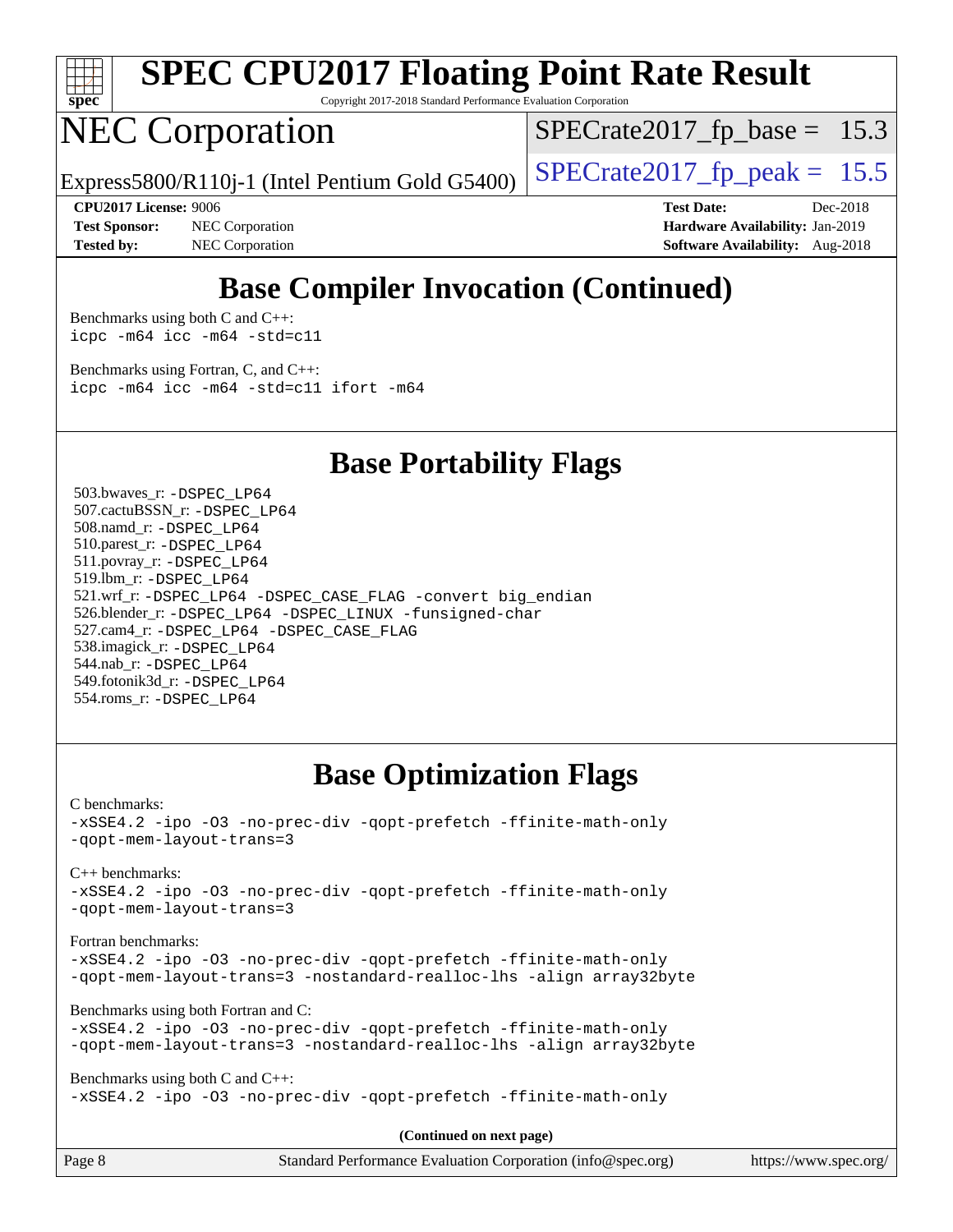

Copyright 2017-2018 Standard Performance Evaluation Corporation

## NEC Corporation

 $SPECrate2017_fp\_base = 15.3$ 

Express5800/R110j-1 (Intel Pentium Gold G5400)  $\vert$  [SPECrate2017\\_fp\\_peak =](http://www.spec.org/auto/cpu2017/Docs/result-fields.html#SPECrate2017fppeak) 15.5

**[Test Sponsor:](http://www.spec.org/auto/cpu2017/Docs/result-fields.html#TestSponsor)** NEC Corporation **[Hardware Availability:](http://www.spec.org/auto/cpu2017/Docs/result-fields.html#HardwareAvailability)** Jan-2019 **[Tested by:](http://www.spec.org/auto/cpu2017/Docs/result-fields.html#Testedby)** NEC Corporation **[Software Availability:](http://www.spec.org/auto/cpu2017/Docs/result-fields.html#SoftwareAvailability)** Aug-2018

**[CPU2017 License:](http://www.spec.org/auto/cpu2017/Docs/result-fields.html#CPU2017License)** 9006 **[Test Date:](http://www.spec.org/auto/cpu2017/Docs/result-fields.html#TestDate)** Dec-2018

## **[Base Optimization Flags \(Continued\)](http://www.spec.org/auto/cpu2017/Docs/result-fields.html#BaseOptimizationFlags)**

[Benchmarks using both C and C++](http://www.spec.org/auto/cpu2017/Docs/result-fields.html#BenchmarksusingbothCandCXX) (continued): [-qopt-mem-layout-trans=3](http://www.spec.org/cpu2017/results/res2018q4/cpu2017-20181210-10081.flags.html#user_CC_CXXbase_f-qopt-mem-layout-trans_de80db37974c74b1f0e20d883f0b675c88c3b01e9d123adea9b28688d64333345fb62bc4a798493513fdb68f60282f9a726aa07f478b2f7113531aecce732043)

[Benchmarks using Fortran, C, and C++:](http://www.spec.org/auto/cpu2017/Docs/result-fields.html#BenchmarksusingFortranCandCXX)

[-xSSE4.2](http://www.spec.org/cpu2017/results/res2018q4/cpu2017-20181210-10081.flags.html#user_CC_CXX_FCbase_f-xSSE42_d85b2ac37ddc90662d11f1a4a8dc959d40ee6b8c1b95cdec45efdeb6594938334ecec49699063ec518cad6ffb0ae5f89c6821e9beeb549020603d53f71a41bf5) [-ipo](http://www.spec.org/cpu2017/results/res2018q4/cpu2017-20181210-10081.flags.html#user_CC_CXX_FCbase_f-ipo) [-O3](http://www.spec.org/cpu2017/results/res2018q4/cpu2017-20181210-10081.flags.html#user_CC_CXX_FCbase_f-O3) [-no-prec-div](http://www.spec.org/cpu2017/results/res2018q4/cpu2017-20181210-10081.flags.html#user_CC_CXX_FCbase_f-no-prec-div) [-qopt-prefetch](http://www.spec.org/cpu2017/results/res2018q4/cpu2017-20181210-10081.flags.html#user_CC_CXX_FCbase_f-qopt-prefetch) [-ffinite-math-only](http://www.spec.org/cpu2017/results/res2018q4/cpu2017-20181210-10081.flags.html#user_CC_CXX_FCbase_f_finite_math_only_cb91587bd2077682c4b38af759c288ed7c732db004271a9512da14a4f8007909a5f1427ecbf1a0fb78ff2a814402c6114ac565ca162485bbcae155b5e4258871) [-qopt-mem-layout-trans=3](http://www.spec.org/cpu2017/results/res2018q4/cpu2017-20181210-10081.flags.html#user_CC_CXX_FCbase_f-qopt-mem-layout-trans_de80db37974c74b1f0e20d883f0b675c88c3b01e9d123adea9b28688d64333345fb62bc4a798493513fdb68f60282f9a726aa07f478b2f7113531aecce732043) [-nostandard-realloc-lhs](http://www.spec.org/cpu2017/results/res2018q4/cpu2017-20181210-10081.flags.html#user_CC_CXX_FCbase_f_2003_std_realloc_82b4557e90729c0f113870c07e44d33d6f5a304b4f63d4c15d2d0f1fab99f5daaed73bdb9275d9ae411527f28b936061aa8b9c8f2d63842963b95c9dd6426b8a) [-align array32byte](http://www.spec.org/cpu2017/results/res2018q4/cpu2017-20181210-10081.flags.html#user_CC_CXX_FCbase_align_array32byte_b982fe038af199962ba9a80c053b8342c548c85b40b8e86eb3cc33dee0d7986a4af373ac2d51c3f7cf710a18d62fdce2948f201cd044323541f22fc0fffc51b6)

### **[Peak Compiler Invocation](http://www.spec.org/auto/cpu2017/Docs/result-fields.html#PeakCompilerInvocation)**

[C benchmarks](http://www.spec.org/auto/cpu2017/Docs/result-fields.html#Cbenchmarks): [icc -m64 -std=c11](http://www.spec.org/cpu2017/results/res2018q4/cpu2017-20181210-10081.flags.html#user_CCpeak_intel_icc_64bit_c11_33ee0cdaae7deeeab2a9725423ba97205ce30f63b9926c2519791662299b76a0318f32ddfffdc46587804de3178b4f9328c46fa7c2b0cd779d7a61945c91cd35)

[C++ benchmarks:](http://www.spec.org/auto/cpu2017/Docs/result-fields.html#CXXbenchmarks) [icpc -m64](http://www.spec.org/cpu2017/results/res2018q4/cpu2017-20181210-10081.flags.html#user_CXXpeak_intel_icpc_64bit_4ecb2543ae3f1412ef961e0650ca070fec7b7afdcd6ed48761b84423119d1bf6bdf5cad15b44d48e7256388bc77273b966e5eb805aefd121eb22e9299b2ec9d9)

[Fortran benchmarks](http://www.spec.org/auto/cpu2017/Docs/result-fields.html#Fortranbenchmarks): [ifort -m64](http://www.spec.org/cpu2017/results/res2018q4/cpu2017-20181210-10081.flags.html#user_FCpeak_intel_ifort_64bit_24f2bb282fbaeffd6157abe4f878425411749daecae9a33200eee2bee2fe76f3b89351d69a8130dd5949958ce389cf37ff59a95e7a40d588e8d3a57e0c3fd751)

[Benchmarks using both Fortran and C](http://www.spec.org/auto/cpu2017/Docs/result-fields.html#BenchmarksusingbothFortranandC): [ifort -m64](http://www.spec.org/cpu2017/results/res2018q4/cpu2017-20181210-10081.flags.html#user_CC_FCpeak_intel_ifort_64bit_24f2bb282fbaeffd6157abe4f878425411749daecae9a33200eee2bee2fe76f3b89351d69a8130dd5949958ce389cf37ff59a95e7a40d588e8d3a57e0c3fd751) [icc -m64 -std=c11](http://www.spec.org/cpu2017/results/res2018q4/cpu2017-20181210-10081.flags.html#user_CC_FCpeak_intel_icc_64bit_c11_33ee0cdaae7deeeab2a9725423ba97205ce30f63b9926c2519791662299b76a0318f32ddfffdc46587804de3178b4f9328c46fa7c2b0cd779d7a61945c91cd35)

[Benchmarks using both C and C++](http://www.spec.org/auto/cpu2017/Docs/result-fields.html#BenchmarksusingbothCandCXX): [icpc -m64](http://www.spec.org/cpu2017/results/res2018q4/cpu2017-20181210-10081.flags.html#user_CC_CXXpeak_intel_icpc_64bit_4ecb2543ae3f1412ef961e0650ca070fec7b7afdcd6ed48761b84423119d1bf6bdf5cad15b44d48e7256388bc77273b966e5eb805aefd121eb22e9299b2ec9d9) [icc -m64 -std=c11](http://www.spec.org/cpu2017/results/res2018q4/cpu2017-20181210-10081.flags.html#user_CC_CXXpeak_intel_icc_64bit_c11_33ee0cdaae7deeeab2a9725423ba97205ce30f63b9926c2519791662299b76a0318f32ddfffdc46587804de3178b4f9328c46fa7c2b0cd779d7a61945c91cd35)

[Benchmarks using Fortran, C, and C++:](http://www.spec.org/auto/cpu2017/Docs/result-fields.html#BenchmarksusingFortranCandCXX) [icpc -m64](http://www.spec.org/cpu2017/results/res2018q4/cpu2017-20181210-10081.flags.html#user_CC_CXX_FCpeak_intel_icpc_64bit_4ecb2543ae3f1412ef961e0650ca070fec7b7afdcd6ed48761b84423119d1bf6bdf5cad15b44d48e7256388bc77273b966e5eb805aefd121eb22e9299b2ec9d9) [icc -m64 -std=c11](http://www.spec.org/cpu2017/results/res2018q4/cpu2017-20181210-10081.flags.html#user_CC_CXX_FCpeak_intel_icc_64bit_c11_33ee0cdaae7deeeab2a9725423ba97205ce30f63b9926c2519791662299b76a0318f32ddfffdc46587804de3178b4f9328c46fa7c2b0cd779d7a61945c91cd35) [ifort -m64](http://www.spec.org/cpu2017/results/res2018q4/cpu2017-20181210-10081.flags.html#user_CC_CXX_FCpeak_intel_ifort_64bit_24f2bb282fbaeffd6157abe4f878425411749daecae9a33200eee2bee2fe76f3b89351d69a8130dd5949958ce389cf37ff59a95e7a40d588e8d3a57e0c3fd751)

## **[Peak Portability Flags](http://www.spec.org/auto/cpu2017/Docs/result-fields.html#PeakPortabilityFlags)**

Same as Base Portability Flags

## **[Peak Optimization Flags](http://www.spec.org/auto/cpu2017/Docs/result-fields.html#PeakOptimizationFlags)**

[C benchmarks](http://www.spec.org/auto/cpu2017/Docs/result-fields.html#Cbenchmarks):

```
 519.lbm_r: -prof-gen(pass 1) -prof-use(pass 2) -ipo -xSSE4.2 -O3
-no-prec-div -qopt-prefetch -ffinite-math-only
-qopt-mem-layout-trans=3
```
**(Continued on next page)**

Page 9 Standard Performance Evaluation Corporation [\(info@spec.org\)](mailto:info@spec.org) <https://www.spec.org/>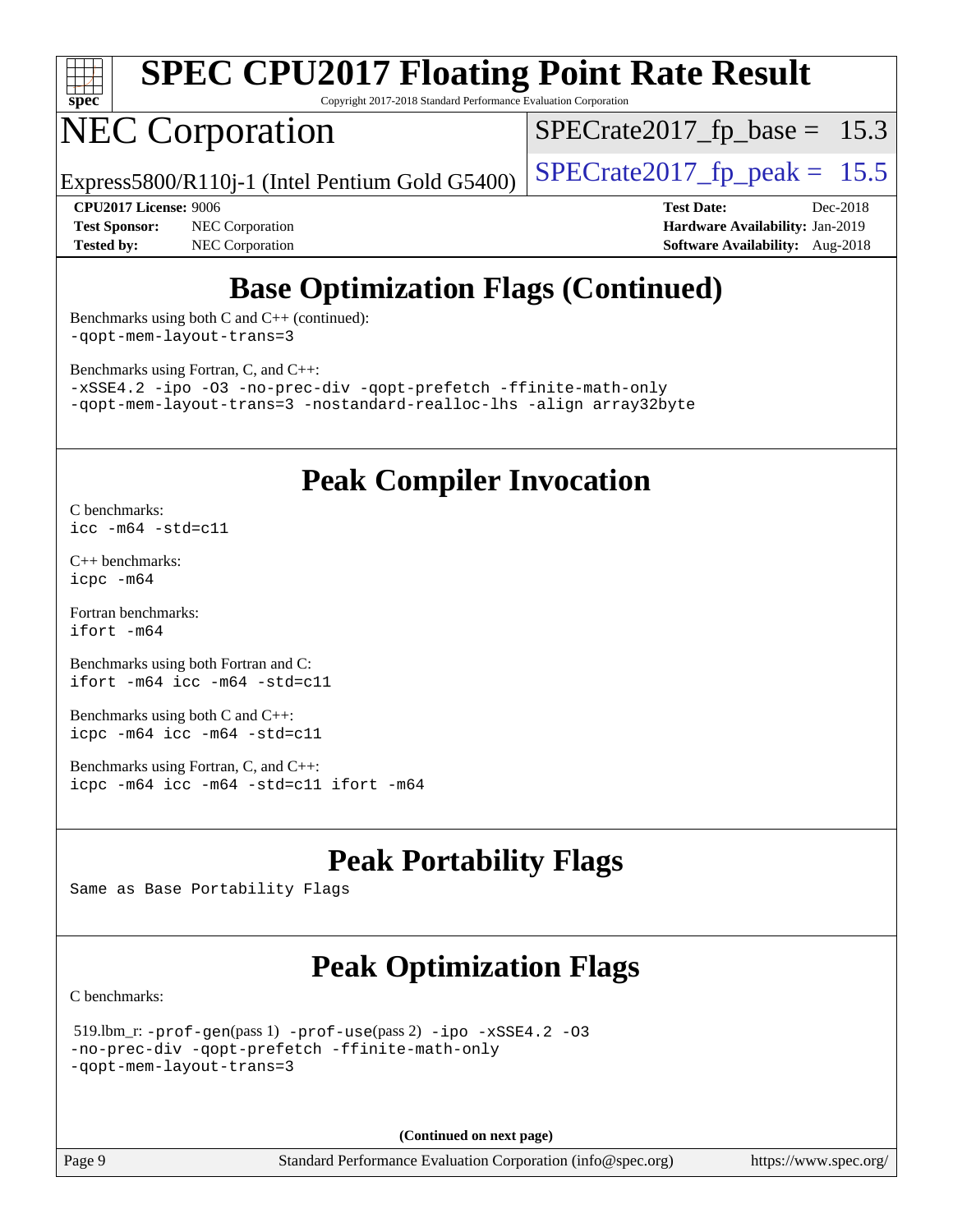

Copyright 2017-2018 Standard Performance Evaluation Corporation

## NEC Corporation

 $SPECTate2017_fp\_base = 15.3$ 

Express5800/R110j-1 (Intel Pentium Gold G5400)  $\vert$  [SPECrate2017\\_fp\\_peak =](http://www.spec.org/auto/cpu2017/Docs/result-fields.html#SPECrate2017fppeak) 15.5

**[Test Sponsor:](http://www.spec.org/auto/cpu2017/Docs/result-fields.html#TestSponsor)** NEC Corporation **[Hardware Availability:](http://www.spec.org/auto/cpu2017/Docs/result-fields.html#HardwareAvailability)** Jan-2019 **[Tested by:](http://www.spec.org/auto/cpu2017/Docs/result-fields.html#Testedby)** NEC Corporation **[Software Availability:](http://www.spec.org/auto/cpu2017/Docs/result-fields.html#SoftwareAvailability)** Aug-2018

**[CPU2017 License:](http://www.spec.org/auto/cpu2017/Docs/result-fields.html#CPU2017License)** 9006 **[Test Date:](http://www.spec.org/auto/cpu2017/Docs/result-fields.html#TestDate)** Dec-2018

## **[Peak Optimization Flags \(Continued\)](http://www.spec.org/auto/cpu2017/Docs/result-fields.html#PeakOptimizationFlags)**

 538.imagick\_r: [-xSSE4.2](http://www.spec.org/cpu2017/results/res2018q4/cpu2017-20181210-10081.flags.html#user_peakCOPTIMIZE538_imagick_r_f-xSSE42_d85b2ac37ddc90662d11f1a4a8dc959d40ee6b8c1b95cdec45efdeb6594938334ecec49699063ec518cad6ffb0ae5f89c6821e9beeb549020603d53f71a41bf5) [-ipo](http://www.spec.org/cpu2017/results/res2018q4/cpu2017-20181210-10081.flags.html#user_peakCOPTIMIZE538_imagick_r_f-ipo) [-O3](http://www.spec.org/cpu2017/results/res2018q4/cpu2017-20181210-10081.flags.html#user_peakCOPTIMIZE538_imagick_r_f-O3) [-no-prec-div](http://www.spec.org/cpu2017/results/res2018q4/cpu2017-20181210-10081.flags.html#user_peakCOPTIMIZE538_imagick_r_f-no-prec-div) [-qopt-prefetch](http://www.spec.org/cpu2017/results/res2018q4/cpu2017-20181210-10081.flags.html#user_peakCOPTIMIZE538_imagick_r_f-qopt-prefetch) [-ffinite-math-only](http://www.spec.org/cpu2017/results/res2018q4/cpu2017-20181210-10081.flags.html#user_peakCOPTIMIZE538_imagick_r_f_finite_math_only_cb91587bd2077682c4b38af759c288ed7c732db004271a9512da14a4f8007909a5f1427ecbf1a0fb78ff2a814402c6114ac565ca162485bbcae155b5e4258871) [-qopt-mem-layout-trans=3](http://www.spec.org/cpu2017/results/res2018q4/cpu2017-20181210-10081.flags.html#user_peakCOPTIMIZE538_imagick_r_f-qopt-mem-layout-trans_de80db37974c74b1f0e20d883f0b675c88c3b01e9d123adea9b28688d64333345fb62bc4a798493513fdb68f60282f9a726aa07f478b2f7113531aecce732043) 544.nab\_r: Same as 519.lbm\_r [C++ benchmarks:](http://www.spec.org/auto/cpu2017/Docs/result-fields.html#CXXbenchmarks) 508.namd\_r: basepeak = yes 510.parest\_r: [-prof-gen](http://www.spec.org/cpu2017/results/res2018q4/cpu2017-20181210-10081.flags.html#user_peakPASS1_CXXFLAGSPASS1_LDFLAGS510_parest_r_prof_gen_5aa4926d6013ddb2a31985c654b3eb18169fc0c6952a63635c234f711e6e63dd76e94ad52365559451ec499a2cdb89e4dc58ba4c67ef54ca681ffbe1461d6b36)(pass 1) [-prof-use](http://www.spec.org/cpu2017/results/res2018q4/cpu2017-20181210-10081.flags.html#user_peakPASS2_CXXFLAGSPASS2_LDFLAGS510_parest_r_prof_use_1a21ceae95f36a2b53c25747139a6c16ca95bd9def2a207b4f0849963b97e94f5260e30a0c64f4bb623698870e679ca08317ef8150905d41bd88c6f78df73f19)(pass 2) [-ipo](http://www.spec.org/cpu2017/results/res2018q4/cpu2017-20181210-10081.flags.html#user_peakPASS1_CXXOPTIMIZEPASS2_CXXOPTIMIZE510_parest_r_f-ipo) [-xSSE4.2](http://www.spec.org/cpu2017/results/res2018q4/cpu2017-20181210-10081.flags.html#user_peakPASS2_CXXOPTIMIZE510_parest_r_f-xSSE42_d85b2ac37ddc90662d11f1a4a8dc959d40ee6b8c1b95cdec45efdeb6594938334ecec49699063ec518cad6ffb0ae5f89c6821e9beeb549020603d53f71a41bf5) [-O3](http://www.spec.org/cpu2017/results/res2018q4/cpu2017-20181210-10081.flags.html#user_peakPASS1_CXXOPTIMIZEPASS2_CXXOPTIMIZE510_parest_r_f-O3) [-no-prec-div](http://www.spec.org/cpu2017/results/res2018q4/cpu2017-20181210-10081.flags.html#user_peakPASS1_CXXOPTIMIZEPASS2_CXXOPTIMIZE510_parest_r_f-no-prec-div) [-qopt-prefetch](http://www.spec.org/cpu2017/results/res2018q4/cpu2017-20181210-10081.flags.html#user_peakPASS1_CXXOPTIMIZEPASS2_CXXOPTIMIZE510_parest_r_f-qopt-prefetch) [-ffinite-math-only](http://www.spec.org/cpu2017/results/res2018q4/cpu2017-20181210-10081.flags.html#user_peakPASS1_CXXOPTIMIZEPASS2_CXXOPTIMIZE510_parest_r_f_finite_math_only_cb91587bd2077682c4b38af759c288ed7c732db004271a9512da14a4f8007909a5f1427ecbf1a0fb78ff2a814402c6114ac565ca162485bbcae155b5e4258871) [-qopt-mem-layout-trans=3](http://www.spec.org/cpu2017/results/res2018q4/cpu2017-20181210-10081.flags.html#user_peakPASS1_CXXOPTIMIZEPASS2_CXXOPTIMIZE510_parest_r_f-qopt-mem-layout-trans_de80db37974c74b1f0e20d883f0b675c88c3b01e9d123adea9b28688d64333345fb62bc4a798493513fdb68f60282f9a726aa07f478b2f7113531aecce732043) [Fortran benchmarks](http://www.spec.org/auto/cpu2017/Docs/result-fields.html#Fortranbenchmarks): 503.bwaves\_r: [-xSSE4.2](http://www.spec.org/cpu2017/results/res2018q4/cpu2017-20181210-10081.flags.html#user_peakFOPTIMIZE503_bwaves_r_f-xSSE42_d85b2ac37ddc90662d11f1a4a8dc959d40ee6b8c1b95cdec45efdeb6594938334ecec49699063ec518cad6ffb0ae5f89c6821e9beeb549020603d53f71a41bf5) [-ipo](http://www.spec.org/cpu2017/results/res2018q4/cpu2017-20181210-10081.flags.html#user_peakFOPTIMIZE503_bwaves_r_f-ipo) [-O3](http://www.spec.org/cpu2017/results/res2018q4/cpu2017-20181210-10081.flags.html#user_peakFOPTIMIZE503_bwaves_r_f-O3) [-no-prec-div](http://www.spec.org/cpu2017/results/res2018q4/cpu2017-20181210-10081.flags.html#user_peakFOPTIMIZE503_bwaves_r_f-no-prec-div) [-qopt-prefetch](http://www.spec.org/cpu2017/results/res2018q4/cpu2017-20181210-10081.flags.html#user_peakFOPTIMIZE503_bwaves_r_f-qopt-prefetch) [-ffinite-math-only](http://www.spec.org/cpu2017/results/res2018q4/cpu2017-20181210-10081.flags.html#user_peakFOPTIMIZE503_bwaves_r_f_finite_math_only_cb91587bd2077682c4b38af759c288ed7c732db004271a9512da14a4f8007909a5f1427ecbf1a0fb78ff2a814402c6114ac565ca162485bbcae155b5e4258871) [-qopt-mem-layout-trans=3](http://www.spec.org/cpu2017/results/res2018q4/cpu2017-20181210-10081.flags.html#user_peakFOPTIMIZE503_bwaves_r_f-qopt-mem-layout-trans_de80db37974c74b1f0e20d883f0b675c88c3b01e9d123adea9b28688d64333345fb62bc4a798493513fdb68f60282f9a726aa07f478b2f7113531aecce732043) [-nostandard-realloc-lhs](http://www.spec.org/cpu2017/results/res2018q4/cpu2017-20181210-10081.flags.html#user_peakEXTRA_FOPTIMIZE503_bwaves_r_f_2003_std_realloc_82b4557e90729c0f113870c07e44d33d6f5a304b4f63d4c15d2d0f1fab99f5daaed73bdb9275d9ae411527f28b936061aa8b9c8f2d63842963b95c9dd6426b8a) [-align array32byte](http://www.spec.org/cpu2017/results/res2018q4/cpu2017-20181210-10081.flags.html#user_peakEXTRA_FOPTIMIZE503_bwaves_r_align_array32byte_b982fe038af199962ba9a80c053b8342c548c85b40b8e86eb3cc33dee0d7986a4af373ac2d51c3f7cf710a18d62fdce2948f201cd044323541f22fc0fffc51b6) 549.fotonik3d\_r: Same as 503.bwaves\_r 554.roms\_r: [-prof-gen](http://www.spec.org/cpu2017/results/res2018q4/cpu2017-20181210-10081.flags.html#user_peakPASS1_FFLAGSPASS1_LDFLAGS554_roms_r_prof_gen_5aa4926d6013ddb2a31985c654b3eb18169fc0c6952a63635c234f711e6e63dd76e94ad52365559451ec499a2cdb89e4dc58ba4c67ef54ca681ffbe1461d6b36)(pass 1) [-prof-use](http://www.spec.org/cpu2017/results/res2018q4/cpu2017-20181210-10081.flags.html#user_peakPASS2_FFLAGSPASS2_LDFLAGS554_roms_r_prof_use_1a21ceae95f36a2b53c25747139a6c16ca95bd9def2a207b4f0849963b97e94f5260e30a0c64f4bb623698870e679ca08317ef8150905d41bd88c6f78df73f19)(pass 2) [-ipo](http://www.spec.org/cpu2017/results/res2018q4/cpu2017-20181210-10081.flags.html#user_peakPASS1_FOPTIMIZEPASS2_FOPTIMIZE554_roms_r_f-ipo) [-xSSE4.2](http://www.spec.org/cpu2017/results/res2018q4/cpu2017-20181210-10081.flags.html#user_peakPASS2_FOPTIMIZE554_roms_r_f-xSSE42_d85b2ac37ddc90662d11f1a4a8dc959d40ee6b8c1b95cdec45efdeb6594938334ecec49699063ec518cad6ffb0ae5f89c6821e9beeb549020603d53f71a41bf5) [-O3](http://www.spec.org/cpu2017/results/res2018q4/cpu2017-20181210-10081.flags.html#user_peakPASS1_FOPTIMIZEPASS2_FOPTIMIZE554_roms_r_f-O3) [-no-prec-div](http://www.spec.org/cpu2017/results/res2018q4/cpu2017-20181210-10081.flags.html#user_peakPASS1_FOPTIMIZEPASS2_FOPTIMIZE554_roms_r_f-no-prec-div) [-qopt-prefetch](http://www.spec.org/cpu2017/results/res2018q4/cpu2017-20181210-10081.flags.html#user_peakPASS1_FOPTIMIZEPASS2_FOPTIMIZE554_roms_r_f-qopt-prefetch) [-ffinite-math-only](http://www.spec.org/cpu2017/results/res2018q4/cpu2017-20181210-10081.flags.html#user_peakPASS1_FOPTIMIZEPASS2_FOPTIMIZE554_roms_r_f_finite_math_only_cb91587bd2077682c4b38af759c288ed7c732db004271a9512da14a4f8007909a5f1427ecbf1a0fb78ff2a814402c6114ac565ca162485bbcae155b5e4258871) [-qopt-mem-layout-trans=3](http://www.spec.org/cpu2017/results/res2018q4/cpu2017-20181210-10081.flags.html#user_peakPASS1_FOPTIMIZEPASS2_FOPTIMIZE554_roms_r_f-qopt-mem-layout-trans_de80db37974c74b1f0e20d883f0b675c88c3b01e9d123adea9b28688d64333345fb62bc4a798493513fdb68f60282f9a726aa07f478b2f7113531aecce732043) [-nostandard-realloc-lhs](http://www.spec.org/cpu2017/results/res2018q4/cpu2017-20181210-10081.flags.html#user_peakEXTRA_FOPTIMIZE554_roms_r_f_2003_std_realloc_82b4557e90729c0f113870c07e44d33d6f5a304b4f63d4c15d2d0f1fab99f5daaed73bdb9275d9ae411527f28b936061aa8b9c8f2d63842963b95c9dd6426b8a) [-align array32byte](http://www.spec.org/cpu2017/results/res2018q4/cpu2017-20181210-10081.flags.html#user_peakEXTRA_FOPTIMIZE554_roms_r_align_array32byte_b982fe038af199962ba9a80c053b8342c548c85b40b8e86eb3cc33dee0d7986a4af373ac2d51c3f7cf710a18d62fdce2948f201cd044323541f22fc0fffc51b6) [Benchmarks using both Fortran and C](http://www.spec.org/auto/cpu2017/Docs/result-fields.html#BenchmarksusingbothFortranandC): [-prof-gen](http://www.spec.org/cpu2017/results/res2018q4/cpu2017-20181210-10081.flags.html#user_CC_FCpeak_prof_gen_5aa4926d6013ddb2a31985c654b3eb18169fc0c6952a63635c234f711e6e63dd76e94ad52365559451ec499a2cdb89e4dc58ba4c67ef54ca681ffbe1461d6b36)(pass 1) [-prof-use](http://www.spec.org/cpu2017/results/res2018q4/cpu2017-20181210-10081.flags.html#user_CC_FCpeak_prof_use_1a21ceae95f36a2b53c25747139a6c16ca95bd9def2a207b4f0849963b97e94f5260e30a0c64f4bb623698870e679ca08317ef8150905d41bd88c6f78df73f19)(pass 2) [-ipo](http://www.spec.org/cpu2017/results/res2018q4/cpu2017-20181210-10081.flags.html#user_CC_FCpeak_f-ipo) [-xSSE4.2](http://www.spec.org/cpu2017/results/res2018q4/cpu2017-20181210-10081.flags.html#user_CC_FCpeak_f-xSSE42_d85b2ac37ddc90662d11f1a4a8dc959d40ee6b8c1b95cdec45efdeb6594938334ecec49699063ec518cad6ffb0ae5f89c6821e9beeb549020603d53f71a41bf5) [-O3](http://www.spec.org/cpu2017/results/res2018q4/cpu2017-20181210-10081.flags.html#user_CC_FCpeak_f-O3) [-no-prec-div](http://www.spec.org/cpu2017/results/res2018q4/cpu2017-20181210-10081.flags.html#user_CC_FCpeak_f-no-prec-div) [-qopt-prefetch](http://www.spec.org/cpu2017/results/res2018q4/cpu2017-20181210-10081.flags.html#user_CC_FCpeak_f-qopt-prefetch) [-ffinite-math-only](http://www.spec.org/cpu2017/results/res2018q4/cpu2017-20181210-10081.flags.html#user_CC_FCpeak_f_finite_math_only_cb91587bd2077682c4b38af759c288ed7c732db004271a9512da14a4f8007909a5f1427ecbf1a0fb78ff2a814402c6114ac565ca162485bbcae155b5e4258871) [-qopt-mem-layout-trans=3](http://www.spec.org/cpu2017/results/res2018q4/cpu2017-20181210-10081.flags.html#user_CC_FCpeak_f-qopt-mem-layout-trans_de80db37974c74b1f0e20d883f0b675c88c3b01e9d123adea9b28688d64333345fb62bc4a798493513fdb68f60282f9a726aa07f478b2f7113531aecce732043) [-nostandard-realloc-lhs](http://www.spec.org/cpu2017/results/res2018q4/cpu2017-20181210-10081.flags.html#user_CC_FCpeak_f_2003_std_realloc_82b4557e90729c0f113870c07e44d33d6f5a304b4f63d4c15d2d0f1fab99f5daaed73bdb9275d9ae411527f28b936061aa8b9c8f2d63842963b95c9dd6426b8a) [-align array32byte](http://www.spec.org/cpu2017/results/res2018q4/cpu2017-20181210-10081.flags.html#user_CC_FCpeak_align_array32byte_b982fe038af199962ba9a80c053b8342c548c85b40b8e86eb3cc33dee0d7986a4af373ac2d51c3f7cf710a18d62fdce2948f201cd044323541f22fc0fffc51b6) [Benchmarks using both C and C++](http://www.spec.org/auto/cpu2017/Docs/result-fields.html#BenchmarksusingbothCandCXX): 511.povray\_r: [-prof-gen](http://www.spec.org/cpu2017/results/res2018q4/cpu2017-20181210-10081.flags.html#user_peakPASS1_CFLAGSPASS1_CXXFLAGSPASS1_LDFLAGS511_povray_r_prof_gen_5aa4926d6013ddb2a31985c654b3eb18169fc0c6952a63635c234f711e6e63dd76e94ad52365559451ec499a2cdb89e4dc58ba4c67ef54ca681ffbe1461d6b36)(pass 1) [-prof-use](http://www.spec.org/cpu2017/results/res2018q4/cpu2017-20181210-10081.flags.html#user_peakPASS2_CFLAGSPASS2_CXXFLAGSPASS2_LDFLAGS511_povray_r_prof_use_1a21ceae95f36a2b53c25747139a6c16ca95bd9def2a207b4f0849963b97e94f5260e30a0c64f4bb623698870e679ca08317ef8150905d41bd88c6f78df73f19)(pass 2) [-ipo](http://www.spec.org/cpu2017/results/res2018q4/cpu2017-20181210-10081.flags.html#user_peakPASS1_COPTIMIZEPASS1_CXXOPTIMIZEPASS2_COPTIMIZEPASS2_CXXOPTIMIZE511_povray_r_f-ipo) [-xSSE4.2](http://www.spec.org/cpu2017/results/res2018q4/cpu2017-20181210-10081.flags.html#user_peakPASS2_COPTIMIZEPASS2_CXXOPTIMIZE511_povray_r_f-xSSE42_d85b2ac37ddc90662d11f1a4a8dc959d40ee6b8c1b95cdec45efdeb6594938334ecec49699063ec518cad6ffb0ae5f89c6821e9beeb549020603d53f71a41bf5) [-O3](http://www.spec.org/cpu2017/results/res2018q4/cpu2017-20181210-10081.flags.html#user_peakPASS1_COPTIMIZEPASS1_CXXOPTIMIZEPASS2_COPTIMIZEPASS2_CXXOPTIMIZE511_povray_r_f-O3) [-no-prec-div](http://www.spec.org/cpu2017/results/res2018q4/cpu2017-20181210-10081.flags.html#user_peakPASS1_COPTIMIZEPASS1_CXXOPTIMIZEPASS2_COPTIMIZEPASS2_CXXOPTIMIZE511_povray_r_f-no-prec-div) [-qopt-prefetch](http://www.spec.org/cpu2017/results/res2018q4/cpu2017-20181210-10081.flags.html#user_peakPASS1_COPTIMIZEPASS1_CXXOPTIMIZEPASS2_COPTIMIZEPASS2_CXXOPTIMIZE511_povray_r_f-qopt-prefetch) [-ffinite-math-only](http://www.spec.org/cpu2017/results/res2018q4/cpu2017-20181210-10081.flags.html#user_peakPASS1_COPTIMIZEPASS1_CXXOPTIMIZEPASS2_COPTIMIZEPASS2_CXXOPTIMIZE511_povray_r_f_finite_math_only_cb91587bd2077682c4b38af759c288ed7c732db004271a9512da14a4f8007909a5f1427ecbf1a0fb78ff2a814402c6114ac565ca162485bbcae155b5e4258871) [-qopt-mem-layout-trans=3](http://www.spec.org/cpu2017/results/res2018q4/cpu2017-20181210-10081.flags.html#user_peakPASS1_COPTIMIZEPASS1_CXXOPTIMIZEPASS2_COPTIMIZEPASS2_CXXOPTIMIZE511_povray_r_f-qopt-mem-layout-trans_de80db37974c74b1f0e20d883f0b675c88c3b01e9d123adea9b28688d64333345fb62bc4a798493513fdb68f60282f9a726aa07f478b2f7113531aecce732043) 526.blender\_r: basepeak = yes [Benchmarks using Fortran, C, and C++:](http://www.spec.org/auto/cpu2017/Docs/result-fields.html#BenchmarksusingFortranCandCXX)  $507$ .cactu $BSSN$  r: basepeak = yes